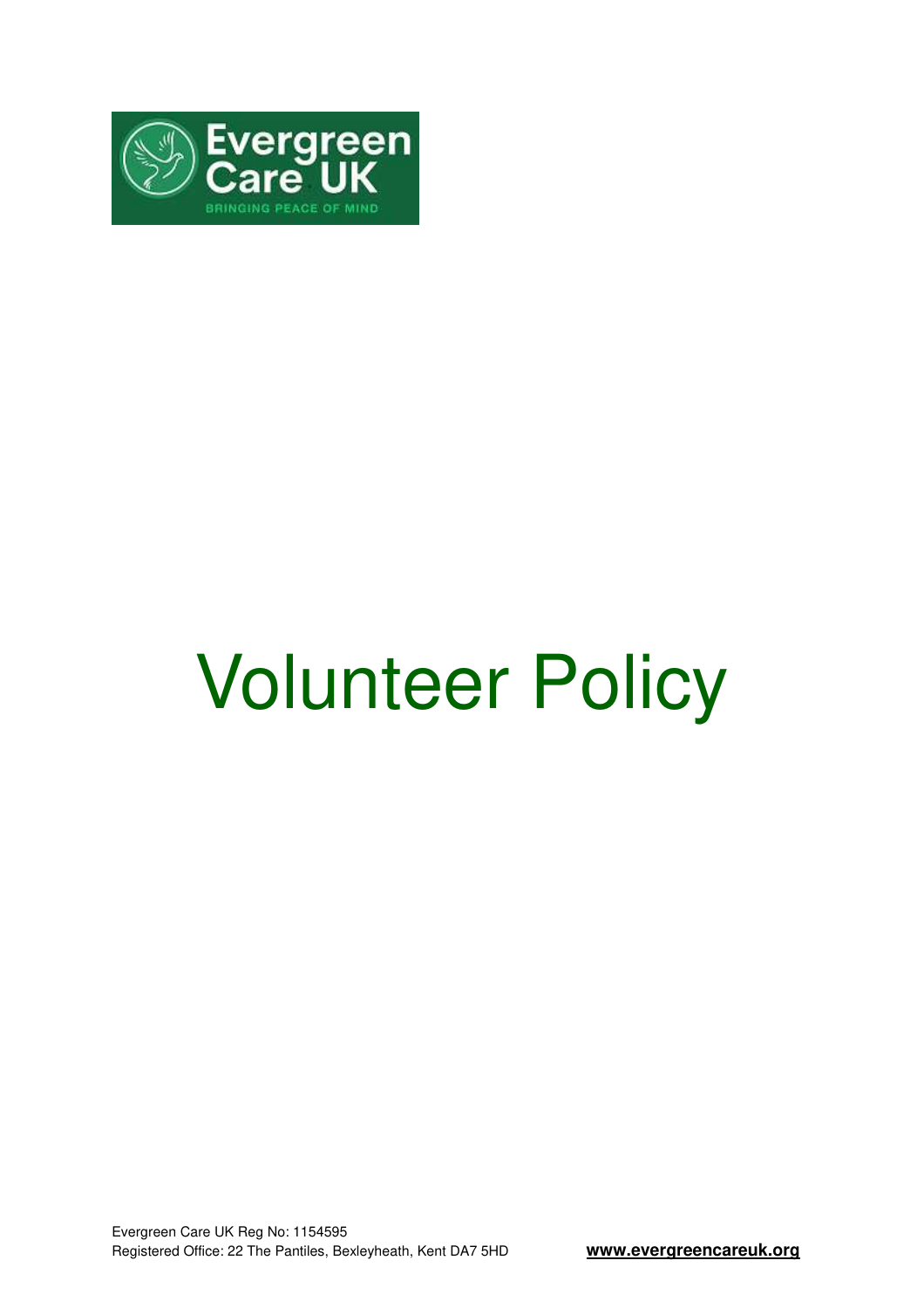# **PREPARING FOR VOLUNTEER RECRUITMENT**

Where we create a new role, we will write a new role description, setting out the tasks we will ask the new volunteer(s) to carry out. This process will help us decide:

- whether the role is appropriate for a volunteer.
- that the new role will benefit both ourselves and potential volunteers.
- that we have the necessary resources to accommodate and support the role (e.g staff time, office space).

Before recruitment takes place, we will ensure that we have:

- carried out a risk assessment on both health and safety and safeguarding issues
- nominated a supervisor for the volunteer role
- decided where and how we will advertise for the role
- confirmed selection criteria and what training will be provided.

Potential applicants will be sent an application pack, containing a role description, information about the organisation, and an application form.

## **RECRUITMENT**

We will advertise for volunteers locally that take into account the important principles of Equality and Diversity policies. The applicant will be required to complete an application form, but help will be given with this if necessary. The applicant will initially have an informal telephone conversation which will be followed by an informal meeting with the relevant lead person in the organisation, eg the Befriending Lead will meet up with potential Befrienders. If the interview is successful two references will be taken up. Where possible references from previous recent employers will be sought. If the volunteer has been employed or volunteered in care in the last 10 years one of the references need to be from that source where possible.

A Disclosure and Barring Service check will be made for those working directly with the elderly.

There will be a short Induction covering the following areas:

- 1. The history and work of the organisation.
- 2. How the organisation is run.
- 3. The role of the volunteer.
- 4. How to claim expenses.
- 5. The organisational chart will be discussed.
- 6. Volunteers will be referred to the list of Trustees on the website.
- 7. A list of Evergreen's policy headings will be provided most of the contents of which are on the website. Volunteers will be asked to sign to say they have read the policies.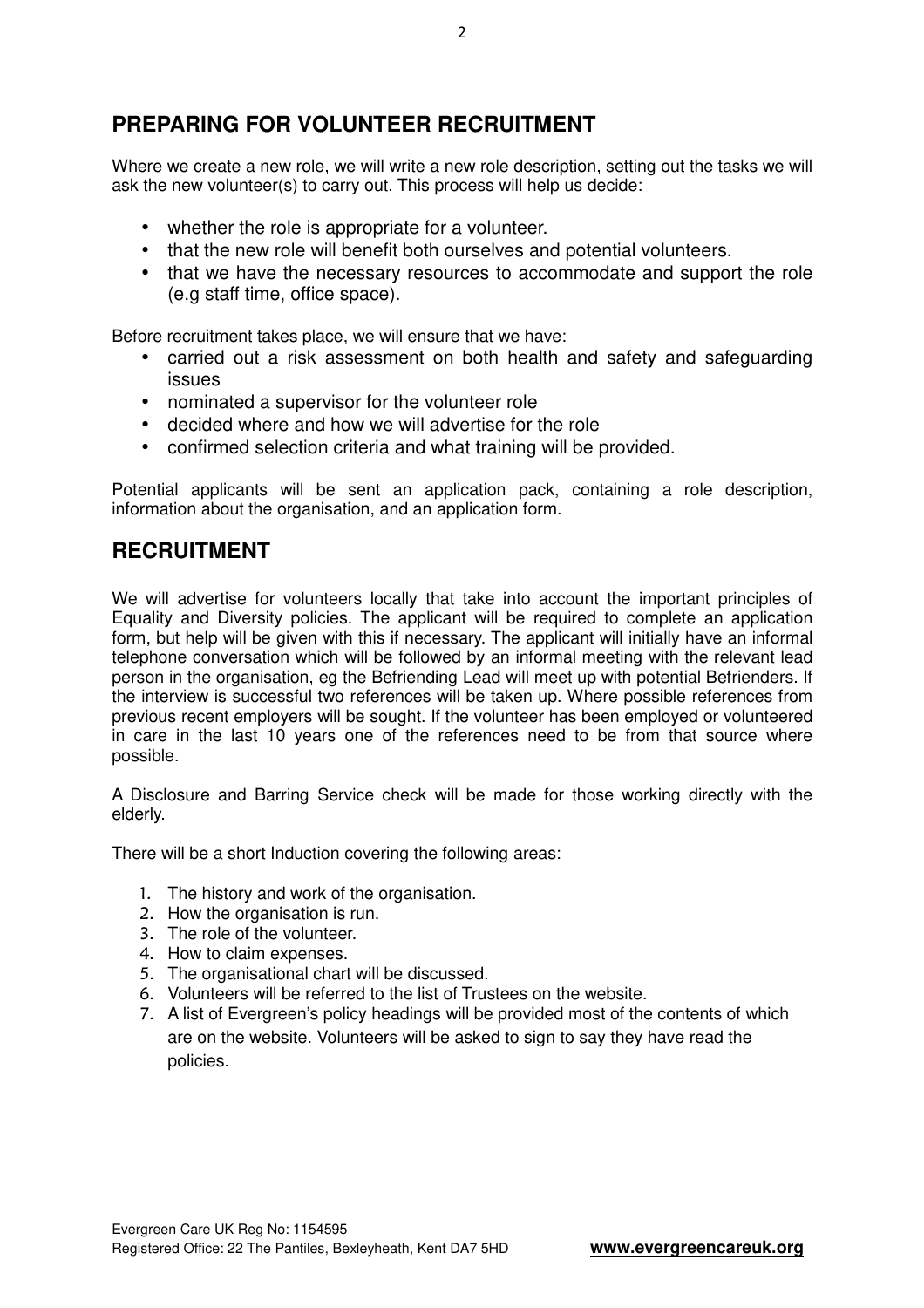- 8. The importance of committing to attending a day's Induction Training course. This course includes the following areas:
	- Loneliness and Social Isolation.
	- **Confidentiality.**
	- **Befriending.**
	- Communication.
	- Values.
	- Safeguarding.
	- **Health and Safety.**
	- Report Writing.

#### **EXPENSES**

We value our volunteers and want to ensure that there are no barriers to volunteer involvement. -Travel expenses will be reimbursed where required (mileage rate - 30p). In order to claim expenses, a claim form must be completed and given to the Office Administrator on a monthly basis.

## **CRITERIA FOR BEFRIENDING**

We seek to carefully link Befrienders with their clients, taking into account issues such as interests, location and male or female. We try not to make assumptions about a client's circumstances in relation to whether they are offered a Befriender. For example, it may be that an applicant appears to have people around them which may include family. However, we acknowledge that situation does not necessarily mean that the applicant is not lonely and needs a befriender. However, the following are the circumstances where we will not provide a befriender to an applicant.

- 1. If the applicant is assessed as not requiring a befriender. The reason will be given to the applicant.
- 2. There may be circumstances where we are not able to match an applicant with a Befriending volunteer (see below):
	- if an applicant has mental health issues where it would not be appropriate for a befriender to visit. In such circumstances, reasons would be given.
	- if an applicant is in a Residential/Nursing Home. However, if the Befriending service started before moving to a Residential or Nursing Home the befriending arrangement could continue.
	- If it cannot be established that both or either the client and the Befriender would benefit from the proposed match.

The organisation undertakes a review with the Befriendee/Client approximately 8 to 12 weeks after the commencement of the befriending and annually thereafter. This feedback is always passed to the Befriender.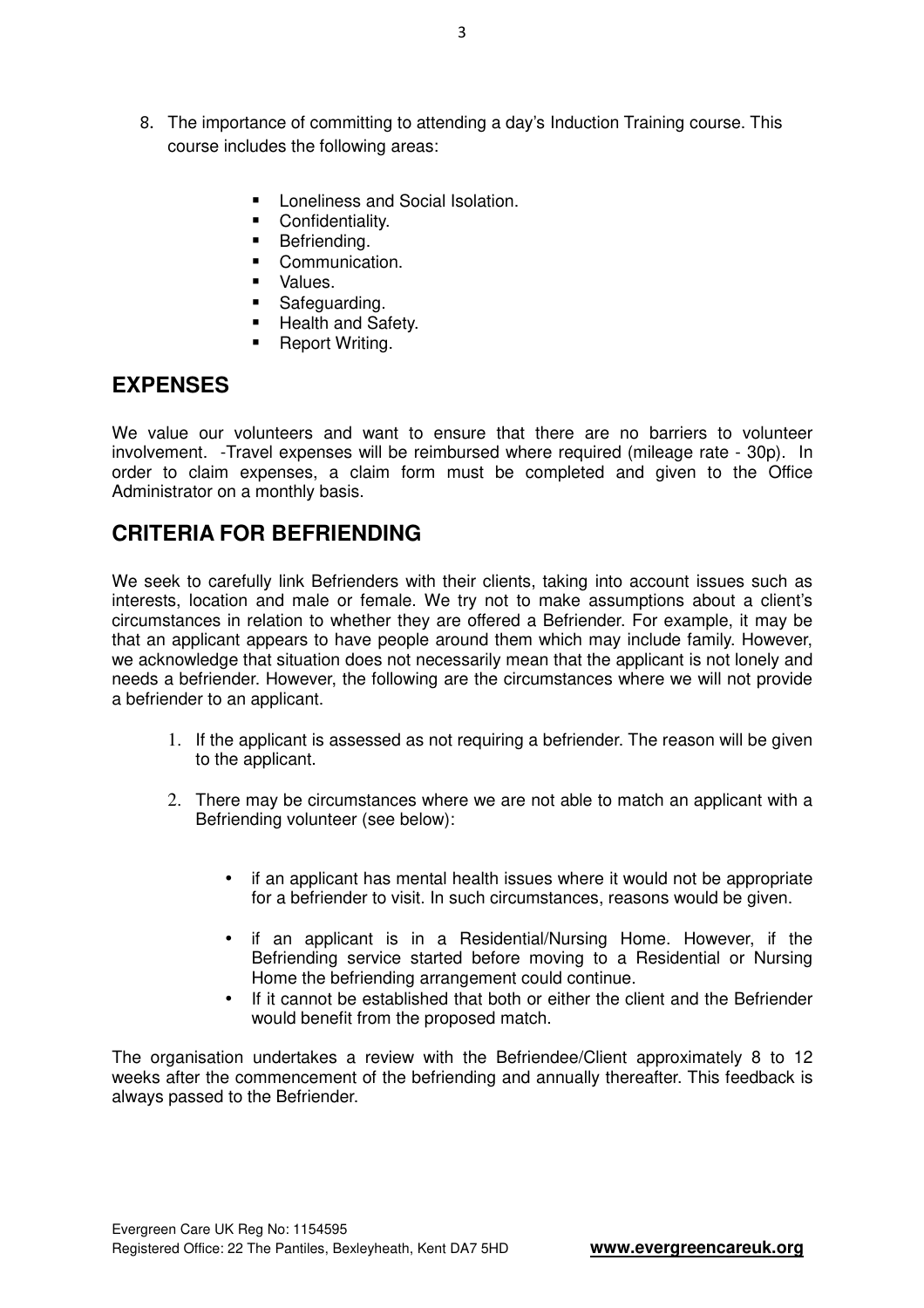## **SUPPORT**

The person who leads the relevant service and other members of staff and volunteers will offer support to the volunteers. Volunteers will be given contact details of the person or persons to contact to discuss any issues. It will be re-emphasised to volunteers that they should contact their Lead person with any issues which may include seeking advice, information or perhaps just to talk through how things are going.

Training opportunities will be offered to volunteers which will include inviting volunteers to identify training needs. Evergreen will always try to provide relevant training for volunteers.

All volunteers are encouraged to keep in touch with the office. There is an 'open door' policy so volunteers are able to come into the office at any time the office is open.

Volunteers are offered a range of supervision and support by their coordinators for example: 1 to 1 supervision, group supervision, drop in sessions (Befrienders Voice). Informal peer support is provided at regular volunteers such as coffee mornings and events. A one to one mentor can be provided if requested.

The organisation has a valid Employers Liability Insurance policy. We will inform our insurers of any substantial changes to our volunteer involvement.

### **CHAPLAINCY**

Evergreen have a chaplaincy service where you can share your anxieties and concerns. Perhaps you have had a major life event that has made you question everything? Maybe a chat with one of our Chaplains can help.

#### **RESOLVING PROBLEMS**

#### **If a volunteer has a complaint about the organisation, a member of staff or another volunteer:**

We hope that most problems can be solved informally. But if this is not the case the volunteer should raise the matter formally with their Coordinator. If the complaint is against their Coordinator, then the volunteer should request a meeting with the Office Manager or another Coordinator.

If the volunteer feels that the issue has not been resolved then it should be put in writing to the Chief Operating Officer, who will arrange a meeting with them to discuss the issue. Further investigation may need to take place, but the matter should be dealt with within **14 days**.

#### **If there is a problem with a volunteer's behaviour:**

The relationship between the organisation and its volunteers is entirely voluntary and does not imply any contract. However, it is important that the organisation is able to maintain its agreed standards of service to the clients.

If the role of a volunteer does not meet with Evergreen's standards it will be dealt with in the following way:

- 1. Minor issues will be dealt with informally by the immediate line manager.
- 2. If this does not resolve the issue, or if the problem is more serious, a meeting will be held between the volunteer and the lead person for the area of service. They will explain the concerns and offer support and allow time for improvement.
- 3. If this does not resolve the concern, then a meeting with the Chief Operations Officer will be convened.